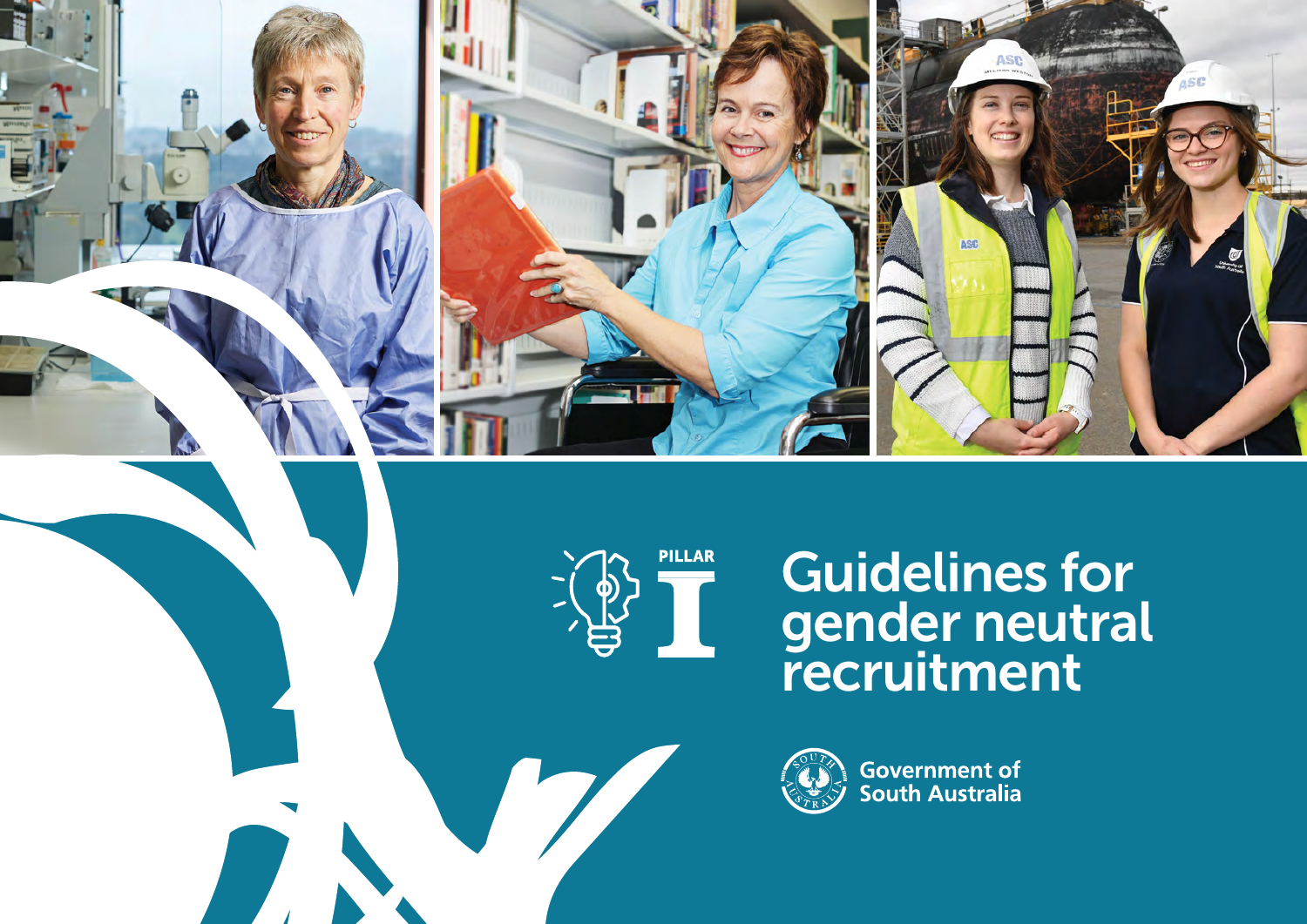## **Content**

| <b>Gender neutral recruitment</b>                               |                                  | Has anyone else done it?                                                                                 | 5                                |
|-----------------------------------------------------------------|----------------------------------|----------------------------------------------------------------------------------------------------------|----------------------------------|
| What is the problem?                                            | 1                                | What else can we do?                                                                                     | 6                                |
| <b>Stereotypes</b>                                              |                                  | Keep your staff informed                                                                                 | 6                                |
| <b>Bias</b>                                                     |                                  | Publish your progress                                                                                    | 6                                |
| <b>Conscious and Unconscious Bias</b>                           |                                  | Go for balance                                                                                           | 6                                |
| Why should we care?<br><b>Business Case</b>                     | $\overline{2}$<br>$\overline{2}$ | Ask for feedback<br>Get other organisations involved                                                     | 6<br>$\overline{7}$              |
| What is gender neutral<br>recruitment? And how<br>do you do it? | 3                                | Examine your workplace culture<br>Train up your staff<br>Connect people at different levels<br>Set goals | 7 <sup>1</sup><br>7 <sup>1</sup> |
| How do you do it?                                               | 3                                | Support gender diverse employees                                                                         | 7 <sup>1</sup>                   |
| Job advertisements<br>Job evaluation                            | 3<br>$\overline{4}$              | <b>List of Resources</b>                                                                                 | 8                                |
| 'Blind' recruitment                                             | 4                                | <b>References</b>                                                                                        | 9                                |

The South Australian Government acknowledges and respects Aboriginal peoples as the State's first peoples and nations and recognises Aboriginal peoples as traditional owners and occupants of land and waters in South Australia.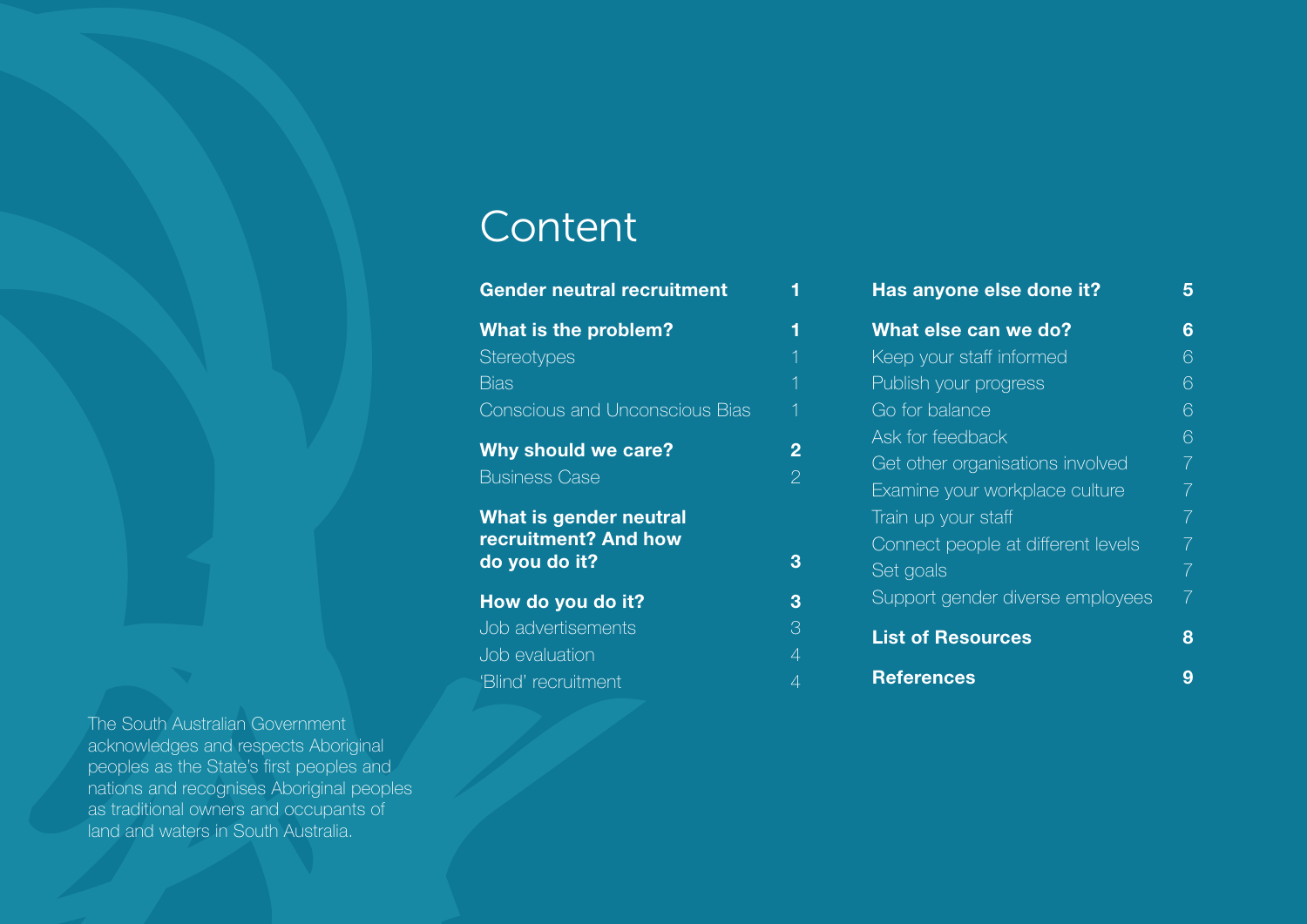# <span id="page-2-0"></span>Gender neutral recruitment

# What is the problem?

When we look at higher paid jobs, or jobs that have more power and authority over decision-making, we can see that there are fewer women than men in these kinds of roles. This means that women's experiences are not being included at the upper levels of management where changes are made that have significant effects on how organisations run, and how services are delivered. More diversity in these roles means that a greater variety of life experiences can be considered, as people of diverse backgrounds bring different knowledge, skills and understandings.

Some industries have a much higher proportion of men than women, and vice versa. This can be because people see some kinds of work as more 'feminine' or more 'masculine'. We can see this, for example, in the high proportions of women in health and community work; and in the high proportions of men in construction and mining. We know that this isn't because men and women can't do other kinds of work, but because there are expectations based on society's perceptions of gender.

### **Stereotypes**

When we see one gender as better suited to particular kinds of work, these are stereotypes. Everyone is affected by stereotypes about what is appropriate for their gender in areas like personal traits and behaviours.

## Bias

When we say a person is 'biased', it means that their decision-making is affected by worldviews or beliefs that mean they are more likely to privilege some kinds of people over others. Gender bias is when people make decisions based on a belief that people of a particular gender are better or worse at something because of their gender.

## Conscious and Unconscious Bias

Holding a belief that a person is better or worse at something because of their gender is a 'conscious bias'. When you acknowledge that you make decisions because of certain criteria, like gender, this shows a "conscious bias" because you are aware of it. Sometimes we can think we have a gender equal mindset but can still show bias in our decision-making. This is called having "unconscious bias" because we are not aware of it.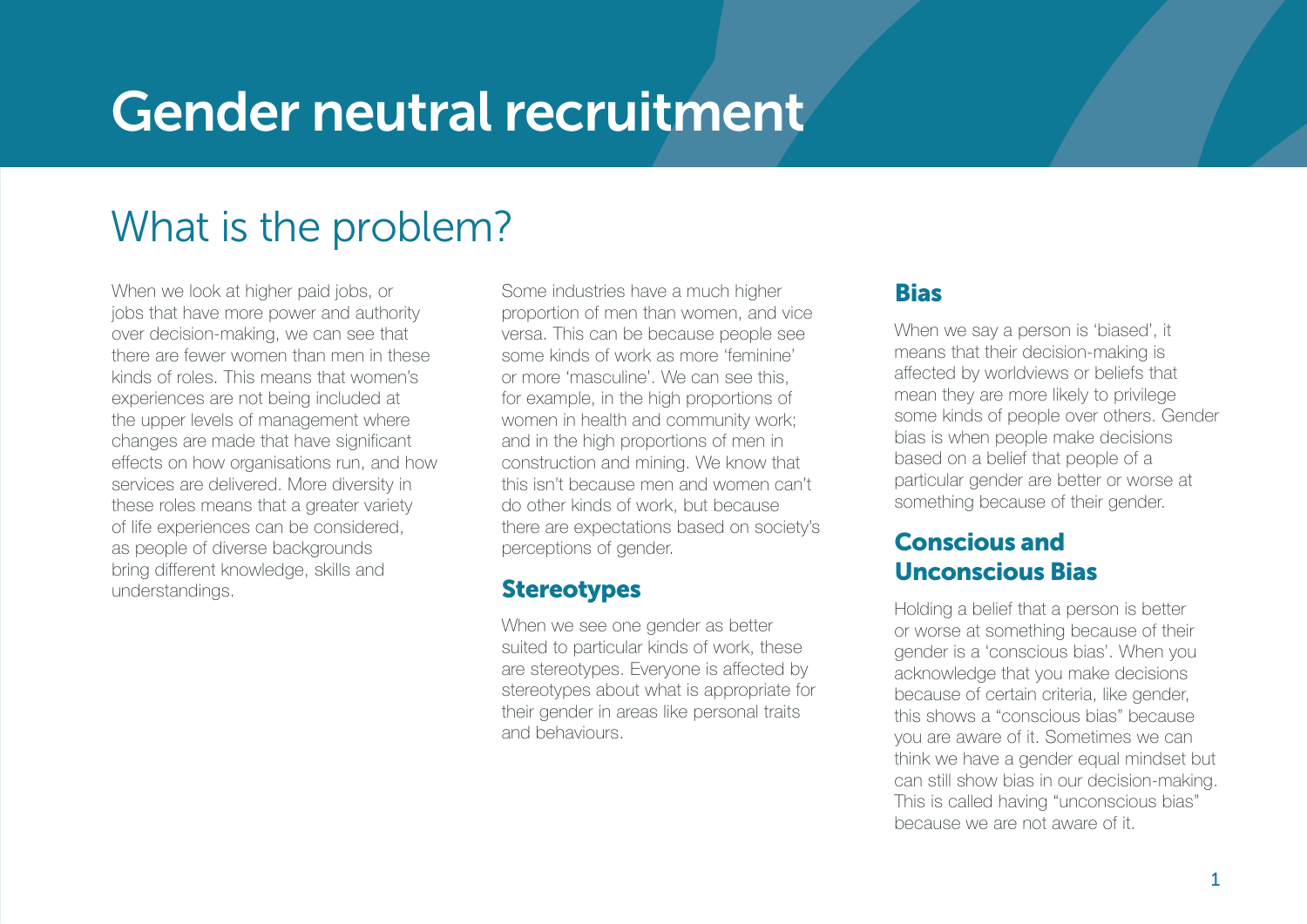## <span id="page-3-0"></span>Why should we care?

On average, women end up with less money than men over their lifetime. They are paid less, they have less superannuation, they do most of the unpaid work in the home like chores and caring for children, sick or older family members, or family members living with disability, and they are more often employed part-time than men.1 These responsibilities and outcomes contribute to making women more stressed, more anxious and more prone to mental health struggles on average than men. It also means they have less work-life balance, and their careers will often take a back seat to their caring roles.

When we acknowledge these imbalances, we can start to make changes to address them.

Applying gender neutral recruitment strategies can help women access jobs that have greater levels of responsibility and authority, and can improve their financial stability and security, leading to greater freedom and lower stress and anxiety levels.



### Business Case

When companies employ a diverse workforce, they have better financial outcomes.<sup>2</sup> Increasing women's workforce participation in Australia has been reported to be one of three major opportunities to increasing the size of the Australian economy.

By removing barriers for women to enter the workforce, the Australian economy could grow by 6%, or about \$25 billion per year.<sup>3</sup>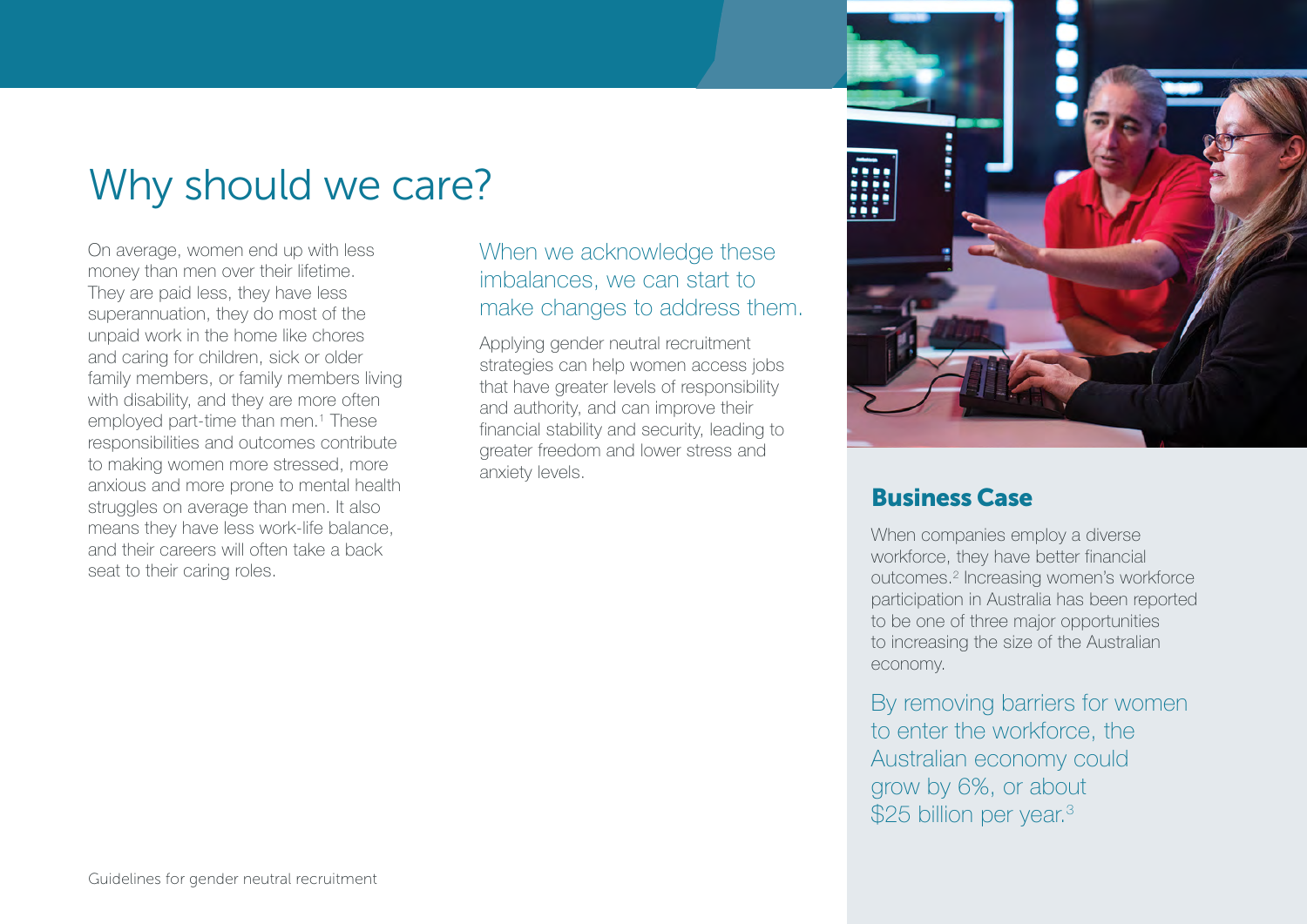# <span id="page-4-0"></span>What is gender neutral recruitment?

Gender neutral recruitment is a process that tries to reduce gender-based bias when hiring staff, and to provide a more equal opportunity for people applying for jobs.

It most commonly includes removing gender identifying information from job applications or resumés to reduce the risk of gender bias against the applicant.

# How do you do it?

There are a few ways to work towards gender neutral recruitment. Here are some ideas you can use to get started.

#### Job advertisements

Research has shown that there are certain terms or phrases and ways of writing job ads that can subtly encourage men to apply and can put women off applying for jobs. This could be phrases like "determined", "assertive", "social media gun" or "content ninja", or "your job is your life". This kind of wording can create the idea that the job is in a masculine-oriented workplace, or that the job does not cater to people who have caring responsibilities.

#### **Try**

Writing job advertisements in a 'gender neutral' way, using inclusive language. See [Words at Work](https://www.dca.org.au/research/project/wordsatwork-building-inclusion-through-power-language
 ), the Diversity Council of Australia guide to inclusive language.

If you offer flexible work, make this clear in all your job ads. Women who have young families or caring responsibilities outside work may be more likely to apply if they can see that you offer flexible work arrangements.

#### Helpful resources

[Gender decoder](http://gender-decoder.katmatfield.com/) – a free online tool to check whether a job advert includes subtle language that discourages women applicants.

[Guidelines for writing and publishing](https://www.humanrights.gov.au/publications/guidelines-writing-and-publishing-recruitment-advertisements)  [recruitment advertisements](https://www.humanrights.gov.au/publications/guidelines-writing-and-publishing-recruitment-advertisements) – The Australian Human Rights Commission

guide for employers, recruitment and employment agencies.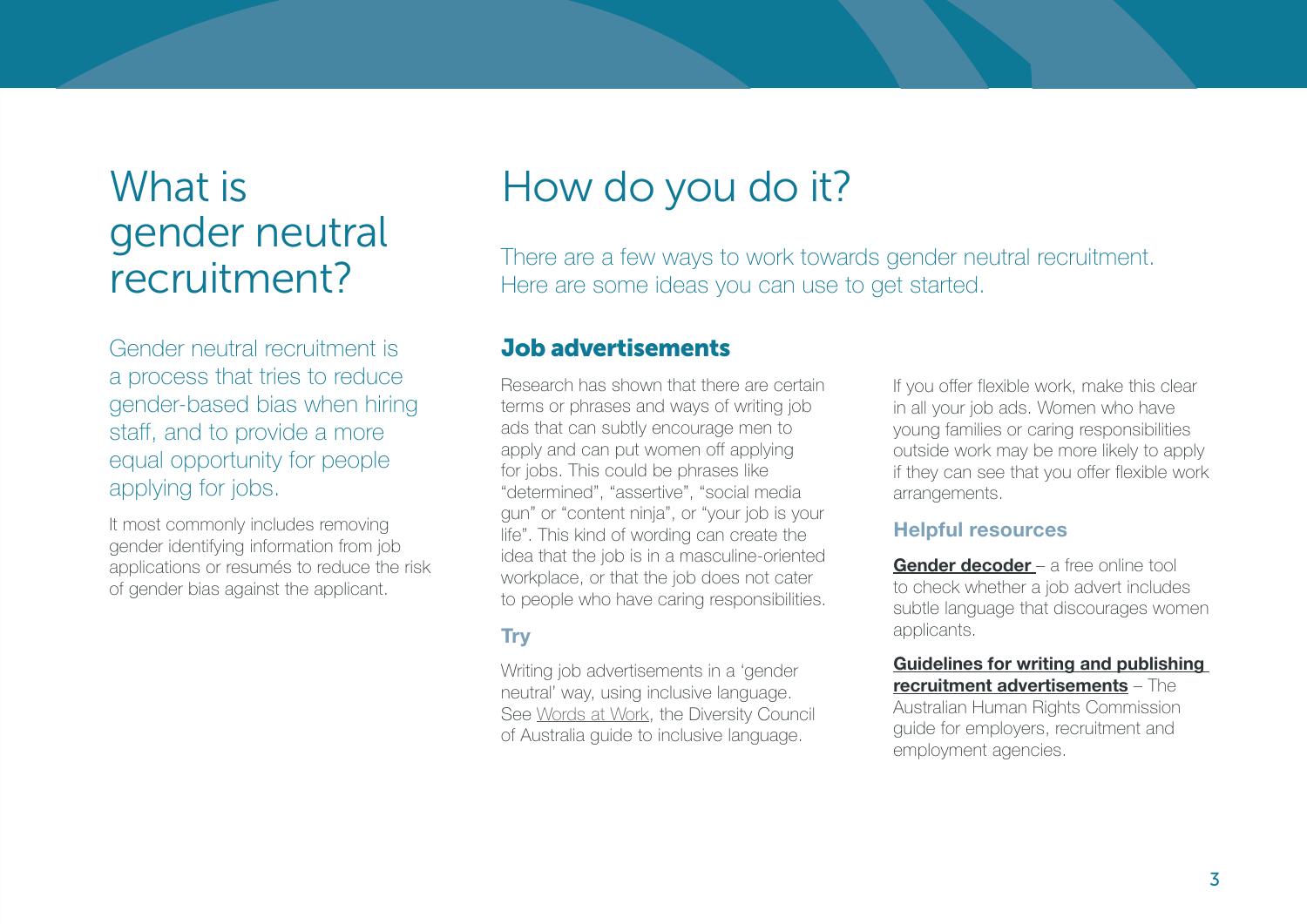<span id="page-5-0"></span>

### Job evaluation

Job evaluation looks at the ranking and hierarchy of jobs within an organisation and looks for gender bias in the job role system of the organisation.

#### **Try**

Taking a look at your org chart and seeing what kinds of work are classified as more valuable. Is this work gendered? Are there roles that involve caring or domestic work? How are these valued?

#### Helpful resources

#### [Guide to the Australian Standard](https://www.wgea.gov.au/sites/default/files/Guide_to_Australian_Standard.pdf)  [on gender-inclusive job evaluation](https://www.wgea.gov.au/sites/default/files/Guide_to_Australian_Standard.pdf)

Workplace Gender Equality Agency - a guide to meeting the Australian Standard on job evaluation and grading

### 'Blind' recruitment

Blind recruitment is about removing bias against applicants based on their gender, race or cultural background, by removing information from their application that could identify these attributes.

#### **Trv**

Removing personal information that is unrelated to an applicant's capacity to fulfil the role such as name, gender, address and higher education institution.

#### Helpful resources

**[Recruit Smarter](http://www.vic.gov.au/recruit-smarter.html)** Victorian Government – a pilot project that aims to address unconscious bias at the recruitment stage by removing personal details such as name, age, and gender from people's job applications.

**[Name Blind Recruitment](https://civilservice.blog.gov.uk/2015/11/05/name-blind-recruitment-a-commitment-to-diversity/) UK Civil** Service – recruitment processes remove the candidate's name and other personal information such as their nationality or the university they attended to ensure candidates are assessed by merit and not on their background, race or gender.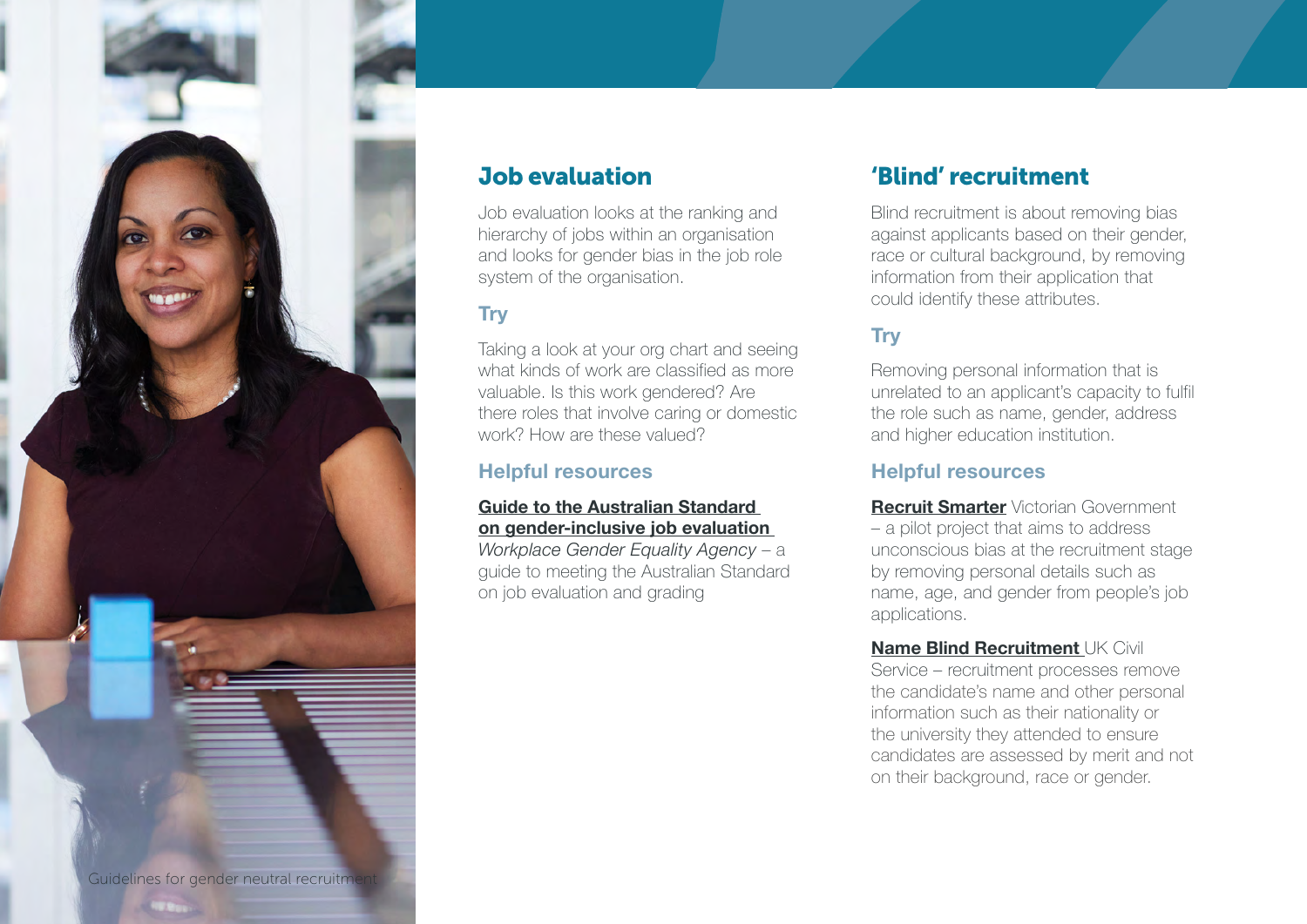## <span id="page-6-0"></span>Has anyone else done it?

In May 2016, the Victorian Government announced that they would be running an 18 month pilot program titled 'Recruit Smarter' that hides the applicant's name, gender, age, and location.4 This project aimed to remove race, class and age bias as well as gender bias. A report published in 2018 following this pilot showed that before removing gendered information from applications, men were 30% more likely than women to be shortlisted for jobs, and 33% more likely to be hired. After the pilot program where gender information was removed from applications, men were only 6% more likely than women to be shortlisted, while women were 8% more likely to be hired than men.<sup>5</sup>

In 2016, the Australian Bureau of Statistics (ABS) recognised that only 21% of their senior staff were women. This prompted them to change their recruitment process, removing name, gender and other identifying details of hundreds of applicants. In the language of the advertisements for 19 senior positions, the ABS also emphasised flexible hours and work-from-home options. Using this process, of the 19 positions, 15 of the people they hired were women.<sup>6</sup>

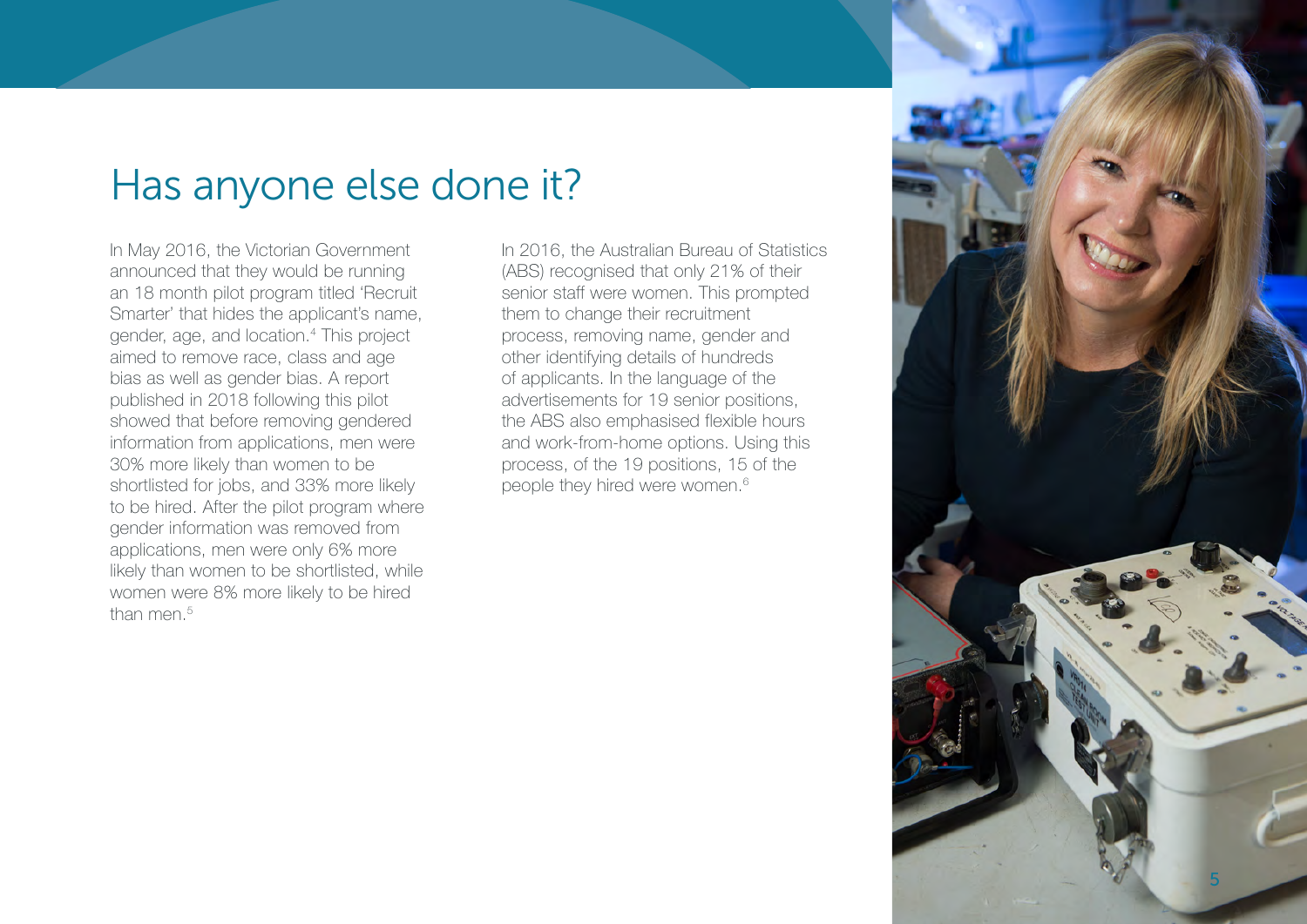## <span id="page-7-0"></span>What else can we do?

## Keep your staff informed

Tell your organisation what you are doing and why. This will keep your employees up to date and may address any backlash about 'reverse discrimination' or perceptions of unfair treatment.

## Publish your progress

A great way to be accountable is to publish information about how your organisation is progressing on gender equality. The Workplace Gender Equality Agency collect data from organisations with 100 or more staff about the gender diversity of their workplaces. WGEA encourages companies to pay attention to gender and to make this a part of everyday thinking about workplace policy.

Think about publishing the work you are doing on unconscious bias and gender neutral recruitment to your employees, or to the public. This shows people that you are willing to try to do better and will make you accountable to both your staff and the public.

## Go for balance

If you are recruiting for a position, make sure your shortlist of candidates is gender balanced. Also make sure any interview panels are diverse in terms of gender, background, age, ethnicity and ability.

Examine who is considered for promotions, and why. If women are routinely left out of consideration for promotions or opportunities, investigate the reasons behind the patterns and put approaches in place to address imbalances.

## Ask for feedback

Ask your female staff for feedback on how you are doing - ask what you could do better, and in which areas.

Send a survey around that employees can complete anonymously asking about how they see your workplace in terms of gender diversity and gender equality. Anonymous surveys often mean you get more honest feedback.

Give women leaving your organisation the chance to give an exit interview and use this as another way of collecting feedback.

## Get other organisations involved

Consider partnering with, or asking for tips from, organisations who are already doing gender neutral recruiting.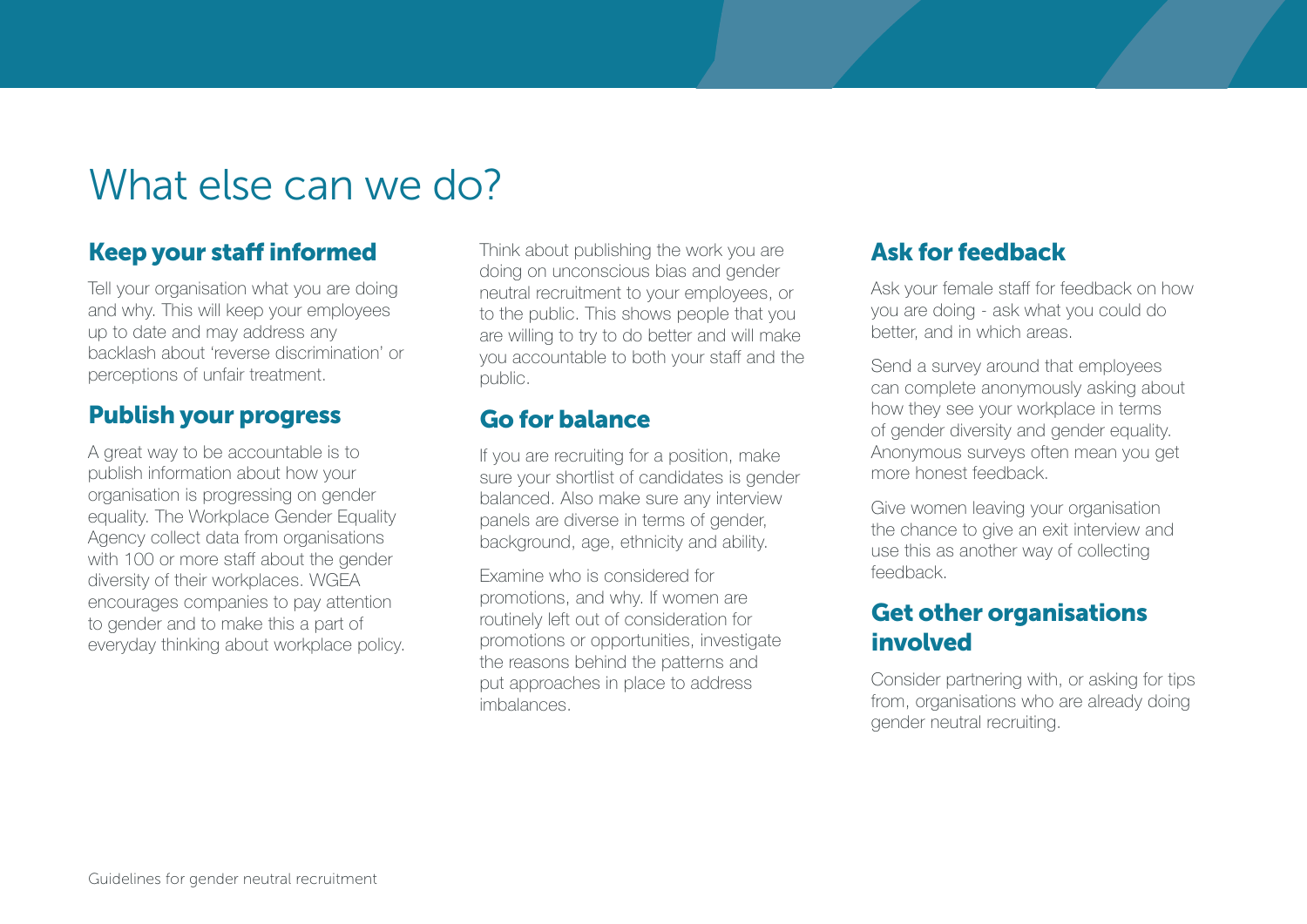### <span id="page-8-0"></span>Examine your workplace culture

Is your workplace dominated by men? Is there a culture that allows sexual harassment to happen, or sexist comments to go unchallenged? Is working from home frowned upon? Look at the culture in your workplace and think about whether there are opportunities to make it more welcoming for women.

## Train up your staff

Look for training courses on gender equality, unconscious bias, or other diversity areas that you can use to upskill your staff on working towards a more diverse, inclusive and equitable workplace.

PWC and UN Women developed a free online course called [Building Gender IQ](https://agora.unicef.org/course/info.php?id=7107)  to upskill people in their understandings of gender. Consider mandating this for your employees.

## Connect people at different levels

If you have new employees coming in at entry level on a regular basis, consider linking them in with a network of women at higher levels so that newer female employees can see pathways for them to grow and flourish in their careers. If you are part of an industry network, you could consider putting together a crossorganisational program that creates new connections across organisations.

## Set goals

Setting measurable goals for percentage or proportional increases can give you a real target to aim for. Targets definitely make a difference. In 2004, Norway put in place a gender quota of 40% for publicly owned and publicly listed boards to be women. At the time the law was introduced, representation of women on publicly listed boards was 7%. In 2017, it was reported to be over 40%.7

## Support gender diverse employees

While most of your employees may identify as men or women, there may be a smaller cohort that do not identify with the gender binary and may identify in a different way – perhaps non-binary, gender fluid, gender queer or another identification. Supporting these employees to feel safe and welcome will further support gender equality in your organisation. [Learn more](https://www.shinesa.org.au/media/2018/05/Pronouns.pdf)  [about gender pronouns through this fact](https://www.shinesa.org.au/media/2018/05/Pronouns.pdf)  [sheet produced by Shine SA](https://www.shinesa.org.au/media/2018/05/Pronouns.pdf), or this [glossary of common terms produced by](https://aifs.gov.au/cfca/publications/lgbtiq-communities)  [the Australian Institute of Family Studies](https://aifs.gov.au/cfca/publications/lgbtiq-communities).

An easy way to show you support gender diverse people in your organisation is to invite staff to add their gender pronouns to their email signature, for example 'he/him' for male identifying employees, 'she/her' for female identifying employees, and 'they/them' for non-binary employees.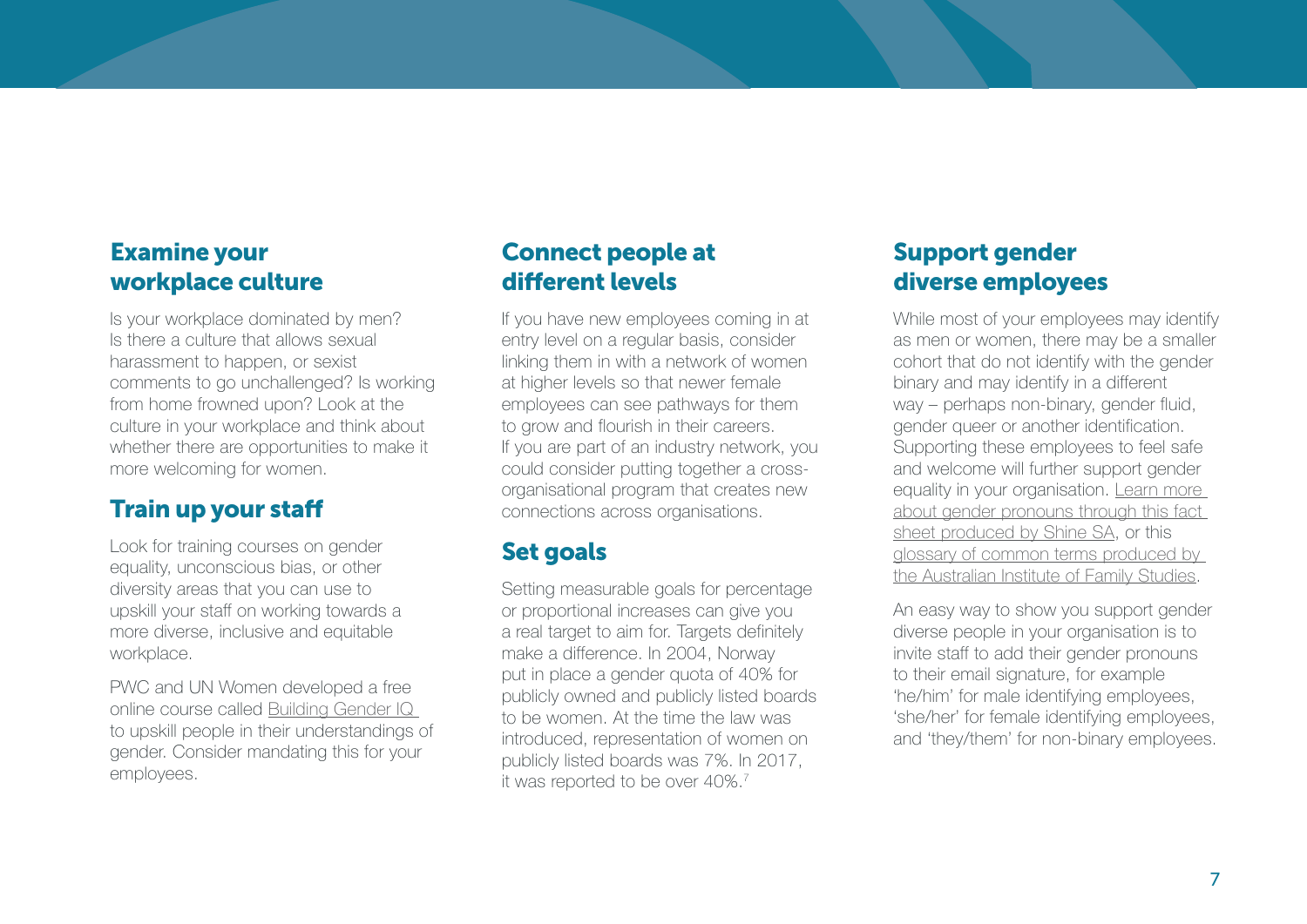# <span id="page-9-0"></span>List of Resources

Male Champions of Change - **Building** [a Gender-Balanced and Inclusive](https://malechampionsofchange.com/wp-content/uploads/2017/11/Test-the-Messages-You-Project.pdf)  [Presence](https://malechampionsofchange.com/wp-content/uploads/2017/11/Test-the-Messages-You-Project.pdf)

#### Male Champions of Change –  $In the Eve$ [of the Beholder: Avoiding the Merit](https://malechampionsofchange.com/wp-content/uploads/2016/08/MCC-CEW-Merit-Paper-FINAL.pdf)  [Trap](https://malechampionsofchange.com/wp-content/uploads/2016/08/MCC-CEW-Merit-Paper-FINAL.pdf)

Australian Human Rights Commission – [A step-by-step guide to preventing](https://www.humanrights.gov.au/employers/good-practice-good-business-factsheets/step-step-guide-preventing-discrimination)  [discrimination in recruitment](https://www.humanrights.gov.au/employers/good-practice-good-business-factsheets/step-step-guide-preventing-discrimination)

#### [DESE Inclusive Recruitment toolkit](https://www.dese.gov.au/download/10624/inclusive-recruitment-toolkit/20290/document/pdf
)

Shine SA - [Gender pronouns fact sheet](https://www.shinesa.org.au/media/2018/05/Pronouns.pdf)

#### Australian Institute of Family Studies – [Glossary of common terms in the](https://aifs.gov.au/cfca/publications/lgbtiq-communities)  [LGBTIQA+ community](https://aifs.gov.au/cfca/publications/lgbtiq-communities)

#### [Guidelines for writing and publishing](https://www.humanrights.gov.au/publications/guidelines-writing-and-publishing-recruitment-advertisements)  [recruitment advertisements](https://www.humanrights.gov.au/publications/guidelines-writing-and-publishing-recruitment-advertisements) – The

Australian Human Rights Commission guide for employers, recruitment and employment agencies and those who publish or display job ads to help them develop gender inclusive advertisements.

#### Interrupt [bias during recruitment](https://www.qld.gov.au/gov/recognise-bias-during-recruitment)

Queensland Government – Tips on overcoming bias and increasing gender diversity across all recruitment aspects.

[Words at Work](https://www.dca.org.au/research/project/wordsatwork-building-inclusion-through-power-language
 ) the Diversity Council of Australia guide to inclusive language.

#### ['Waiter, is that inclusion in my soup?](http://www2.deloitte.com/content/dam/Deloitte/au/Documents/human-capital/deloitte-au-hc-diversity-inclusion-soup-0513.pdf) A new recipe to improve business

**performance'** by Deloitte and the Victorian Equal Opportunity and Human Rights Commission.

#### [WGEA Gender equitable recruitment](https://www.wgea.gov.au/tools/recruitment-and-promotion-guide)  [and promotion guide](https://www.wgea.gov.au/tools/recruitment-and-promotion-guide)

**[Recruit Smarter](http://www.vic.gov.au/recruit-smarter.html)** – Victorian Government – a pilot project that aims to address unconscious bias at the recruitment stage by removing personal details such as name, age, and gender when assessing people's job applications.

#### [Guide to the Australian Standard on](https://www.wgea.gov.au/sites/default/files/Guide_to_Australian_Standard.pdf)  [gender-inclusive job evaluation](https://www.wgea.gov.au/sites/default/files/Guide_to_Australian_Standard.pdf) –

Workplace Gender Equality Agency - a guide to meeting the Australian Standard on job evaluation and grading to ensure job evaluation and grading systems fully and fairly measure the significant components of all jobs being evaluated without gender bias.

[Gender decoder](http://gender-decoder.katmatfield.com/) – a free online tool to check whether a job advert includes language that might discourage non-male applicants.

#### PWC and UN Women **'HeForShe'** [open access training module](https://agora.unicef.org/course/info.php?id=7107)  ['Building Gender IQ'](https://agora.unicef.org/course/info.php?id=7107)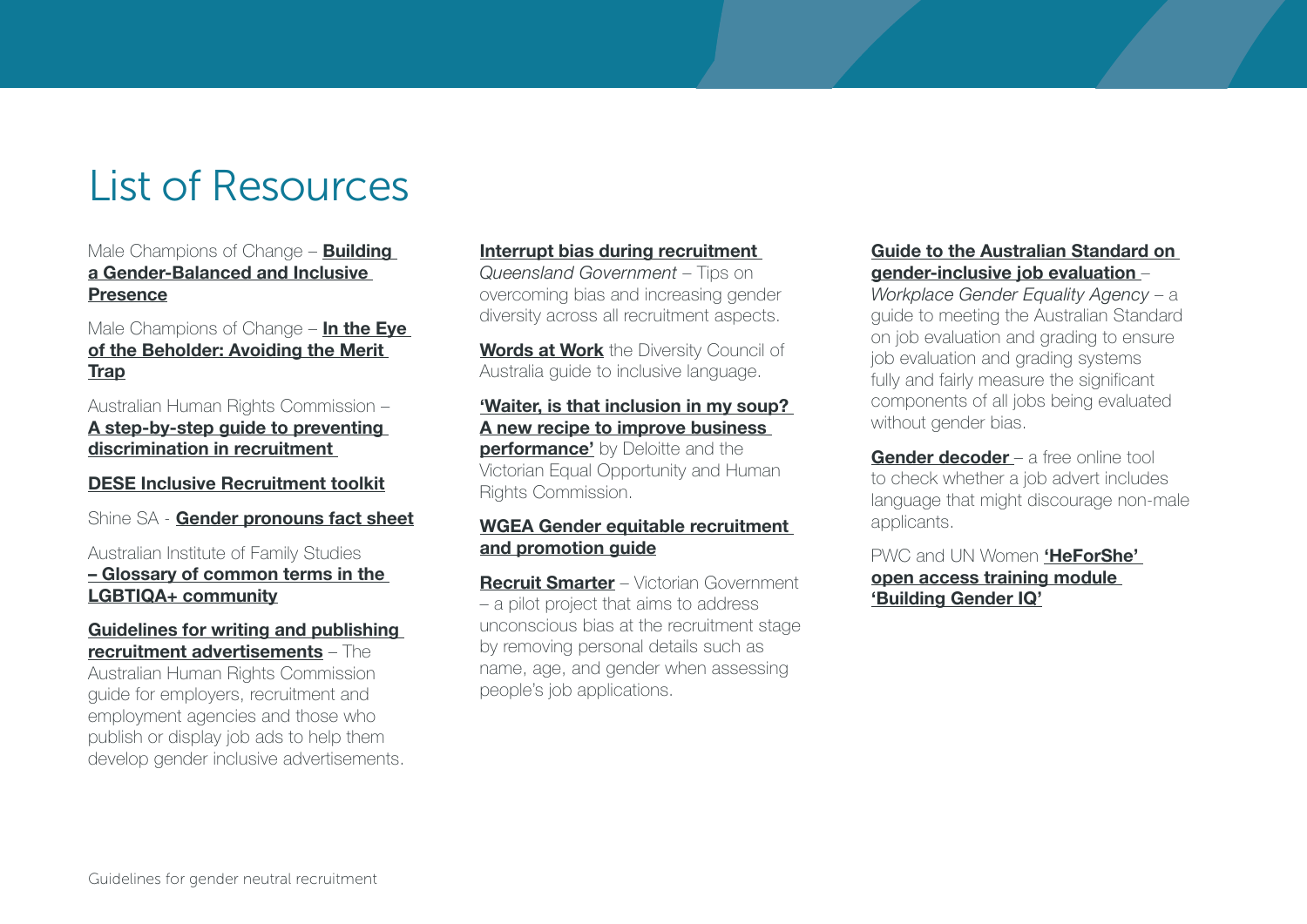## <span id="page-10-0"></span>References

- 1. Workplace Gender Equality Agency (WGEA), [https://www.wgea.gov.au/the-gender-pay](https://www.wgea.gov.au/the-gender-pay-gap)[gap](https://www.wgea.gov.au/the-gender-pay-gap) viewed 10 June 2021
- 2. Walters, K. 2019 'Diversifying your board could lead to better performance', Australian Institute of Company Directors, [https://aicd.](https://aicd.companydirectors.com.au/membership/company-director-magazine/2019-back-editions/april/cognitive-diversity) [companydirectors.com.au/membership/](https://aicd.companydirectors.com.au/membership/company-director-magazine/2019-back-editions/april/cognitive-diversity) [company-director-magazine/2019-back](https://aicd.companydirectors.com.au/membership/company-director-magazine/2019-back-editions/april/cognitive-diversity)[editions/april/cognitive-diversity](https://aicd.companydirectors.com.au/membership/company-director-magazine/2019-back-editions/april/cognitive-diversity) viewed 10 June 2021
- 3. Grattan Institute 2012, 'Game-changers: Economic reform priorities for Australia', viewed at [http://grattan.edu.au/wp-content/](http://grattan.edu.au/wp-content/uploads/2014/04/Game_Changers_Web.pdf) [uploads/2014/04/Game\\_Changers\\_Web.](http://grattan.edu.au/wp-content/uploads/2014/04/Game_Changers_Web.pdf) [pdf](http://grattan.edu.au/wp-content/uploads/2014/04/Game_Changers_Web.pdf) on 10 Jun 2021
- 4. Victorian Government website 2020 'Recruit Smarter: A project do develop inclusive recruitment practices and address unconscious bias in recruitment', viewed at <https://www.vic.gov.au/recruit-smarter> on 10 June 2021
- 5. Department of Premier and Cabinet Victoria & The Centre for Ethical Leadership, University of Melbourne 2018, 'Recruit Smarter: Report of Findings', viewed at <https://www.vic.gov.au/recruit-smarter> on 10 June 2021
- 6. Calixto, J. 2 June 2016, 'Blind recruitment: How the ABS broke its unconscious bias', SBS News, viewed at [http://www.sbs.](http://www.sbs.com.au/news/article/2016/06/02/blind-recruitment-how-abs-broke-its-unconscious-bias) [com.au/news/article/2016/06/02/blind](http://www.sbs.com.au/news/article/2016/06/02/blind-recruitment-how-abs-broke-its-unconscious-bias)[recruitment-how-abs-broke-its-unconscious](http://www.sbs.com.au/news/article/2016/06/02/blind-recruitment-how-abs-broke-its-unconscious-bias)[bias](http://www.sbs.com.au/news/article/2016/06/02/blind-recruitment-how-abs-broke-its-unconscious-bias) on 10 June 2021
- 7. Klostad, U. 14 November 2017, 'The value of women's work: Reflections on Norway's gender quotas', viewed at [https://www.](https://www.broadagenda.com.au/2017/the-value-of-womens-work-reflections-on-norways-gender-quotas/) [broadagenda.com.au/2017/the-value](https://www.broadagenda.com.au/2017/the-value-of-womens-work-reflections-on-norways-gender-quotas/)[of-womens-work-reflections-on-norways](https://www.broadagenda.com.au/2017/the-value-of-womens-work-reflections-on-norways-gender-quotas/)[gender-quotas/](https://www.broadagenda.com.au/2017/the-value-of-womens-work-reflections-on-norways-gender-quotas/) on 10 June 2021